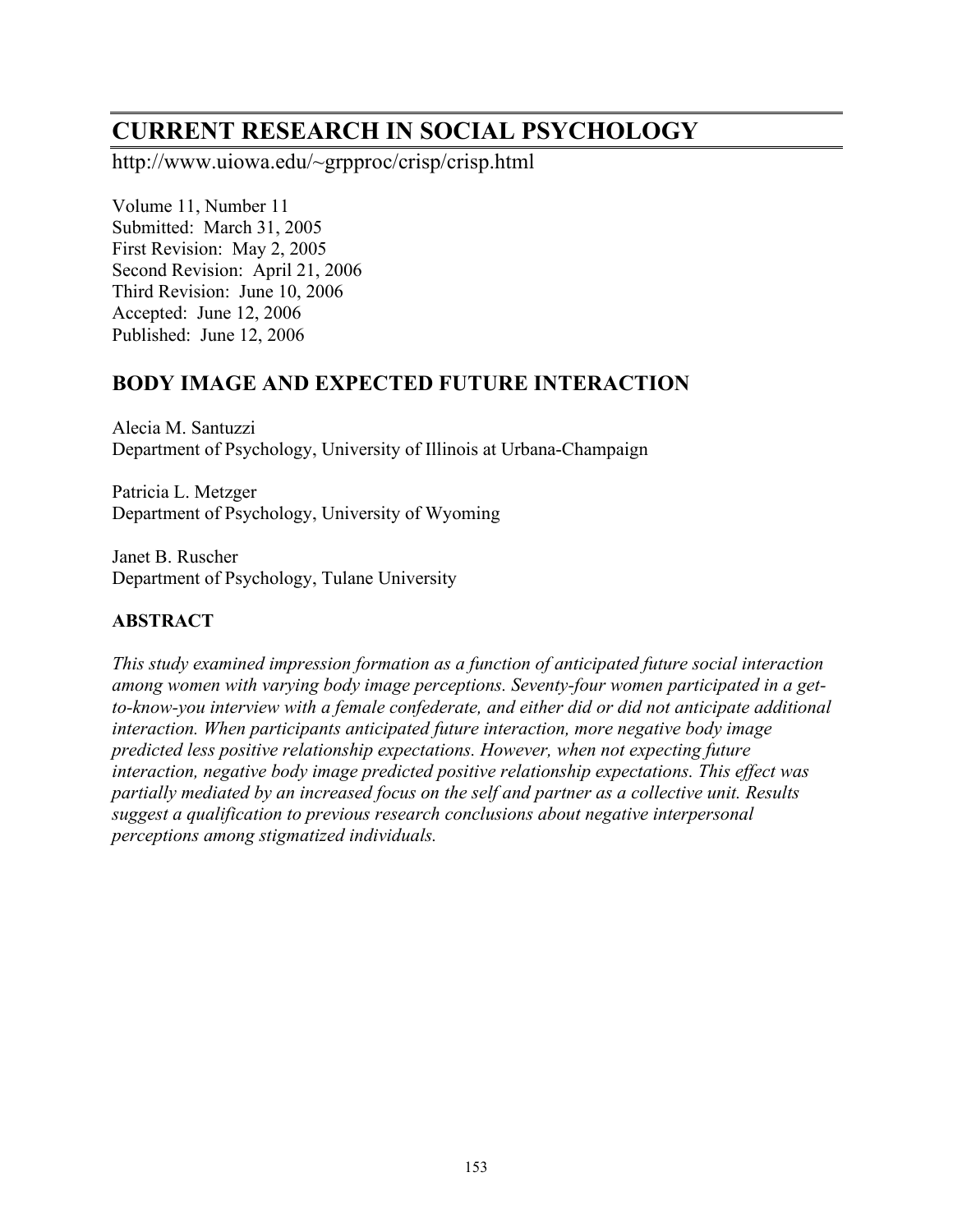## **INTRODUCTION**

When individuals have negative evaluations of their bodies, even the most mundane conversations may become stressful if they turn to body-related topics, such as restaurants, sports, food, or exercise. Those with negative feelings regarding their bodies may wonder if a friend's comments imply that they should exercise more or eat less, or they may believe that a companion feels that they are unattractive. When people expect to know a new person for just a short period of time (i.e., they know that they will never see that person again), such concerns may be minimal. However, when an extended relationship is expected, those with negative body images may be more concerned that their image may yield social rejection in the future.

Psychological studies have shown that when people possess negative, socially devalued characteristics, they are more likely to view others more negatively, as well as feel that they themselves are being judged negatively (Fenigstein 1984; Major and Gramzow 1999; Smart and Wegner 1999; also see Kramer 1998). However, past research in the psychological literature has not reached a conclusion about how situational characteristics, such as the prospect of future interaction, will influence how individuals interpret the actions and reactions of interaction partners. The present study supports this goal by examining the extent to which focus on the self and partner as a collective unit influences the negative expectations that stigmatized individuals develop of their interaction partners.

#### **Body Image as Stigma**

Although characteristics may not be inherently stigmatizing, people often are aware that certain characteristics (e.g., those related to a particular race or physical disability) are devalued by society in general (Goffman 1963). The extent to which individuals are aware of their social stigmas can increase their perceptions of being judged negatively because of the stigma (e.g., Pinel 2002, 1999). Specifically, Pinel examined how individuals' increased consciousness of their own gender or homosexuality may influence their perceptions of discrimination. Individuals who belong to these groups may not attempt to refute stereotypes traditionally characterizing their stigmatizing status, but they may instead attend to social information that reaffirms such stereotypes. In addition, Santuzzi and Ruscher (2002) found that as stigma salience increases, self-conscious concern and judgment biases about others' evaluations of them are also likely to increase. Thus research has demonstrated that bearing a social stigma may induce a more negative interpretation of self-relevant social information; however, different types of stigmas may lead to different interpretation outcomes. For example, research has indicated that stigmas for which individuals may be held accountable, such as being overweight, may yield self-blame rather than negative inferences about others (e.g., Crocker, Cornwell, and Major 1993).

Of particular importance to the present study, research has suggested that body image influences how individuals view social interactions. Women's feelings of attractiveness may influence their confidence such that those who see themselves as being more attractive have greater confidence in regards to interactions with other people. As a result, a more positive body image is likely to make people feel more satisfied with their interpersonal interactions (Nezlek 1999).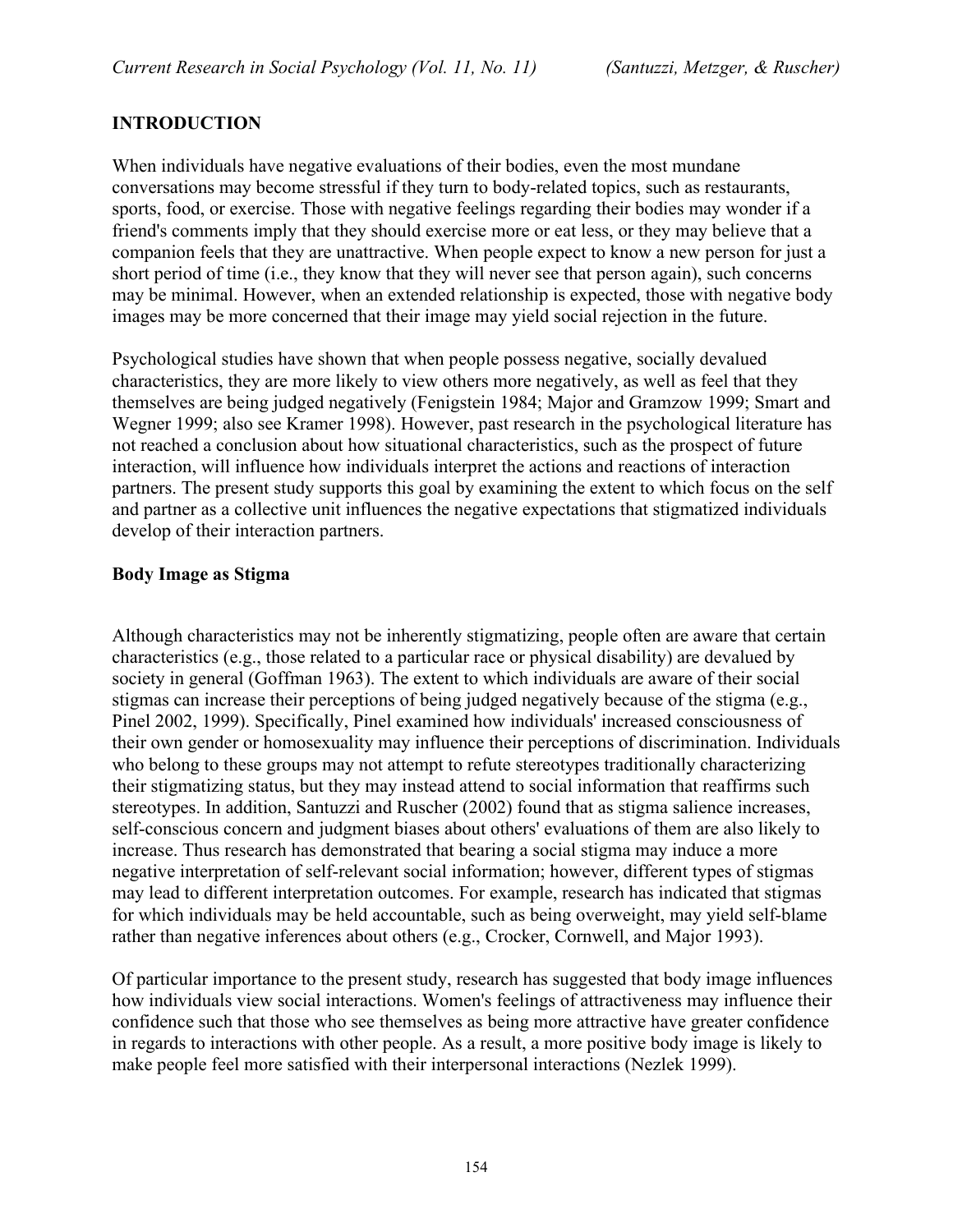In a classic series of psychological studies, Kleck and Strenta (1980) demonstrated that when individuals believed themselves to be physically stigmatized (e.g., with an ostensible facial scar), they were more conscious of behaviors exhibited by their interaction partners (e.g. staring at the face or nervous behaviors) and were more likely to interpret neutral behaviors as meaningfully related to the stigma. Individuals who felt that they were stigmatized focused more on the stigma, felt that their partners' behaviors were reactions to the stigma, and believed that their partners had more negative personality traits. The series of experiments indicated that the mere expectation of being socially stigmatized (i.e., with a negative physical appearance) leads to a perception bias. Individuals who believe that they bear appearance-related stigmas are likely to view others' behaviors as relevant to their negative characteristics.

#### **Stigma and Social Interaction**

Recent research highlights contextual factors as playing primary roles in understanding behaviors among actors who are engaged in social interaction (see Heatherton et al. 2000). For instance, Crocker and Quinn (2000) discuss situational factors, such as past experiences, present personal construals of past and present experiences, and collective or shared meanings between stigmatized and nonstigmatized individuals, as primary influences on a stigmatized individual's beliefs about herself or himself. From the perspective of a stigmatized individual, various facets of any given situation, and the construal of those facets, may contribute to the stigmatized individual's perception of self and self in relation to others during social interaction. Similarly, expectations for future social interactions with nonstigmatized others may be constructed from past social experiences and construals of those experiences. The content of future expectations should predict expectations for both the self and interaction partners in such future interactions.

From a slightly more intrapersonal perspective, Kramer's (1998) paranoid social cognition model exemplifies the importance of understanding the person in the situation. According to this model, stigma-related cognitions are initiated by a situational factor that causes some level of psychological discomfort, generally in the form of self-consciousness. This state of discomfort may trigger an enhanced awareness of and focus on the situation, as well as an increased tendency for the person in the situation to dwell on the incident long after it occurs. Focusing on the situation in this manner may elicit interpretive errors. For example, individuals may make inferences about negative personality traits possessed by an interaction partner when evidence of such traits is at best ambiguous, In addition, individuals may be highly focused on comments made during interactions and might interpret what is said as being in direct reference to them even if it is not intended to reference them. As implied by the evidence presented earlier, such interpretations are especially likely when individuals view themselves as belonging to a socially devalued, or stigmatized, category and when this category makes them socially distinct from others who are taking part in the interaction. We expected that these interpretative biases would be more pronounced when individuals feel that they bear a stigmatizing characteristic (e.g., unattractive body) and an initial social interaction is extended or expected to be extended.

#### **Prospect of Future Interaction**

Research that has examined the effect of the prospect of future interaction (Graziano, Brothen, and Berscheid 1980) has demonstrated that individuals who anticipate future interaction with an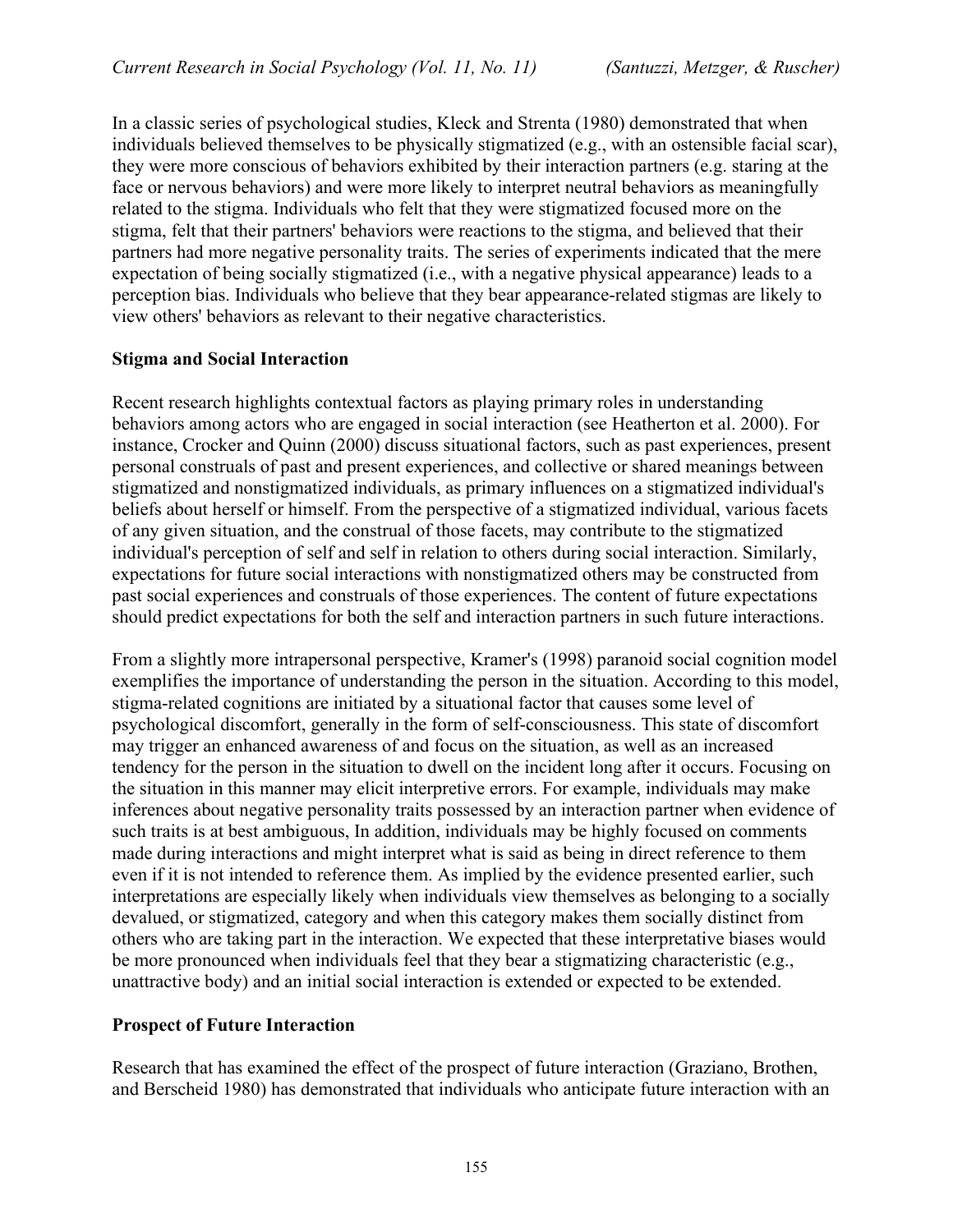interaction partner typically evaluate that partner as being more positive than in situations where there is no prospect of future interaction. However, Graziano and colleagues (1980) qualified the effect by separating individual perceivers into repressors and sensitizers. Repressors appeared to be more affected by negative evaluation in short-term or temporary situations, whereas sensitizers seemed to be affected negatively when there was prospect of future interaction. For persons with a social stigma, the prospect of future interaction might influence evaluations of social interaction partners to become more negative rather than positive, similar to the profile of a sensitizer. Individuals who enter social situations with the expectation of being negatively evaluated (perhaps due to past experience) are likely to demonstrate this pattern. For example, sensitizers seem to be more threatened by an evaluator when the possibility of future interaction exists. Similar to many individuals who are socially stigmatized, sensitizers might have developed coping strategies to deal with immediate, temporary situations that would pose a threat to the individual who is not practiced in stigma management (Miller and Myers 1998).

Although the plethora of research that has addressed the effects of bearing a socially stigmatizing characteristic on one-time social interactions (typically in a laboratory setting) is greatly informative, an examination of the effect of expecting future social interactions or longer-term interpersonal relationships on stigmatized individuals' perceptions of interaction partners may be more directly relevant. Some studies of relationships have shown that individuals are more comfortable disclosing stigma-relevant information in more developed relationships than in newer relationships (French 1984). However, this work focused on the effects of stigmas within relationships that existed prior to one partner's acquisition of a stigmatizing characteristic, rather than the effect of bearing stigma during the initial development phase of a relationship.

Some discussion in the social psychological literature has addressed the suspected role of stigma in potentially awkward social interactions between stigmatized and nonstigmatized individuals (Hebl, Tickle, and Heatherton 2000). When meeting new nonstigmatized individuals, stigmatized individuals might expect social rejection, feel negatively about themselves because of their stigmas, and perhaps as a consequence, overinterpret feedback from social interaction partners as negative and stigma-relevant (also see Santuzzi and Ruscher 2002). Due to negative expectations, stigmatized individuals might interpret social feedback as more negative and have more negative outlooks for relationships with nonstigmatized interaction partners. Even if not intended, individuals with pre-existing stigmas might hinder the development of interpersonal relationships with nonstigmatized others.

Empirical research only indirectly addresses the impact of a pre-existing stigma on the initial phase of a developing relationship. The interpretation of the events during the first interaction with a social partner predicts the interaction outcome and expectations for what will happen in future interactions (e.g., Sunnafrank and Ramirez 2004). Thus, if the prospect of future interaction exists, individuals may use the information conveyed during social interaction to determine whether they would feel comfortable with the interaction partner in the future. If individuals are driven by negative expectations, they are likely to see themselves as less comfortable and getting along less well with social interaction partners in future interactions. One explanation for this negative expectation may be a shift in interpersonal focus from the individual characteristics of the new partner to the more collective characteristics that relate to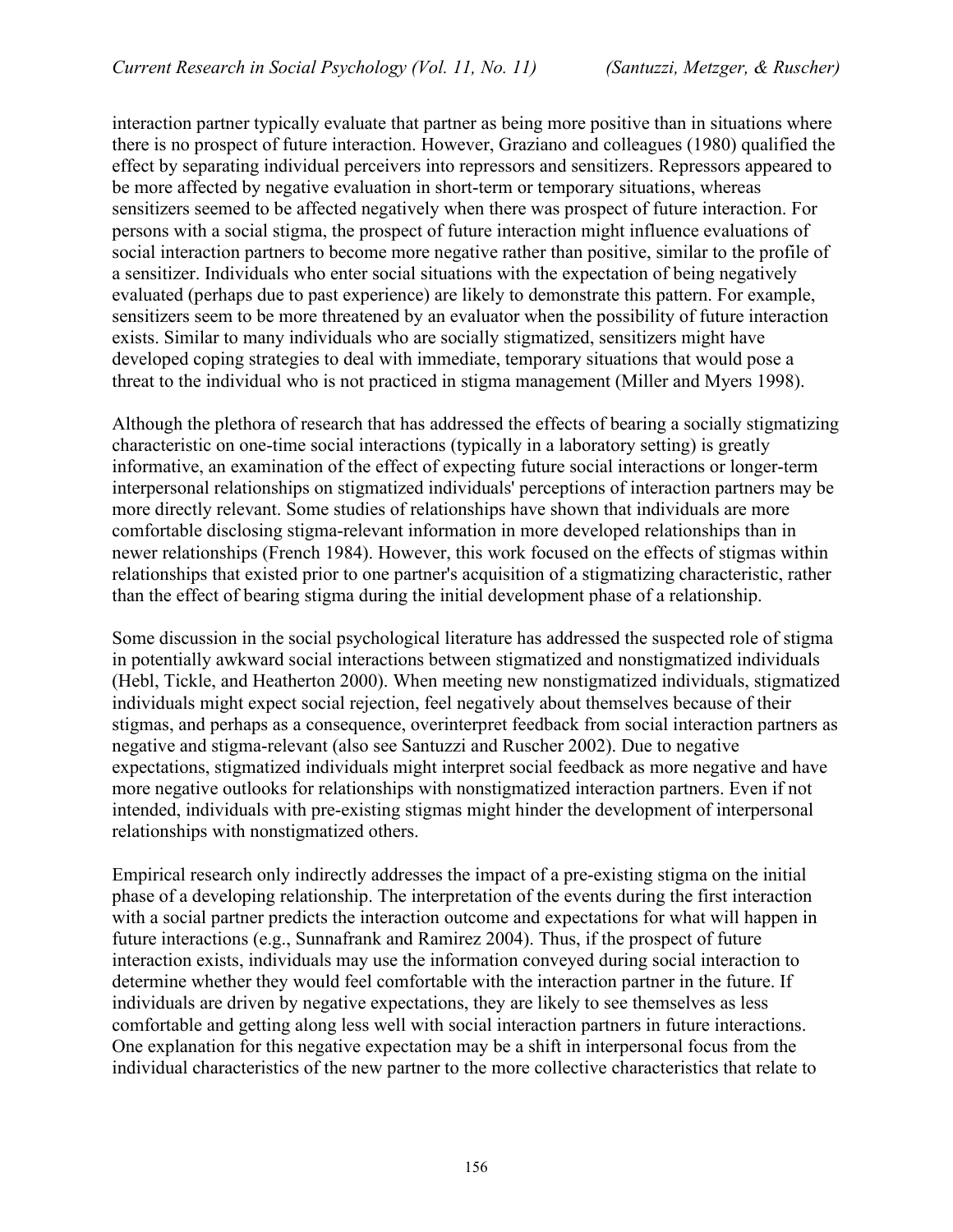what it is like having a relationship with the new partner; the anticipation of a future interaction may trigger this shift in perspective.

#### **Individual and Collective Perceptions**

Classic sociological writings have noted the importance of developing perceptions of self, interaction partner, and what the interaction partner believes of the self during social interaction (Cooley 1902; Goffman 1959; Mead 1934). More recent empirical work makes a formal distinction between self-perceptions (first-order expectations) and perceptions about what interaction partners believe of the self (second-order expectations or reflected appraisals; Moore 1985; Troyer and Younts 1997). Importantly, these different perceptions have been shown to be directly related (Miyamoto and Dornbusch 1956; Moore 1985). Taken together, this research confirms not only the importance of considering both self-perceptions and perceived perceptions that others have of the self during social interaction, but also the importance of the relationship between these perceptions. For instance, if an individual has a negative evaluation of the self, she might believe that others in general also would see her as negative. Within the current context, an individual who feels negatively about her body might expect that an interaction partner feels the same way, yielding a more negative evaluation of that interaction partner and negative expectations for any potential relationship with that partner.

Although this approach contributes a key conceptual framework for describing the social interaction experience, some of the complexities of social interaction remain unexamined. For instance, many investigations of this topic treat the relevant social information that forms selfperceptions and perceptions of others as though it is shared among social interaction partners. Although some contexts may encourage the sharing of all relevant information among social interaction partners (e.g., work teams or close relationships), some information remains unique to each individual. Furthermore, each individual may have a unique interpretation of the shared information due to the held unique information or other individual differences such as selfesteem (see Campbell and Fehr 1990). Thus, intrapersonal as well as interpersonal processes should be considered when examining the formation of self-perceptions and perceptions of what others believe of the self.

From the perspective of person perception researchers, both individual (intrapersonal) and dyadic (interpersonal) sources that influence interpersonal judgment and evaluation help to explicate the complexities of social interaction (Kenny 1994). For instance, the social relations model (Kenny and La Voie 1984) identifies the extent to which an individual's evaluation of a target person is influenced by several factors, including the evaluator's personality or response set, the target's typical evaluation by others, and the unique relationship between a particular evaluator and a particular target. All of three sources have been shown to influence interpersonal evaluation. Thus, both intrapersonal and interpersonal factors seem to affect impression formation.

Unfortunately, the person perception literature has yet to formally examine whether there are changes in the relative impact of intrapersonal and interpersonal factors. Yet, informally, others have argued for changes in individuals' perspectives of their interaction partners that may affect impression formation and relationship expectations. Kenny (2004) proposed that as we learn more and more information about others with whom we regularly interact, the role of an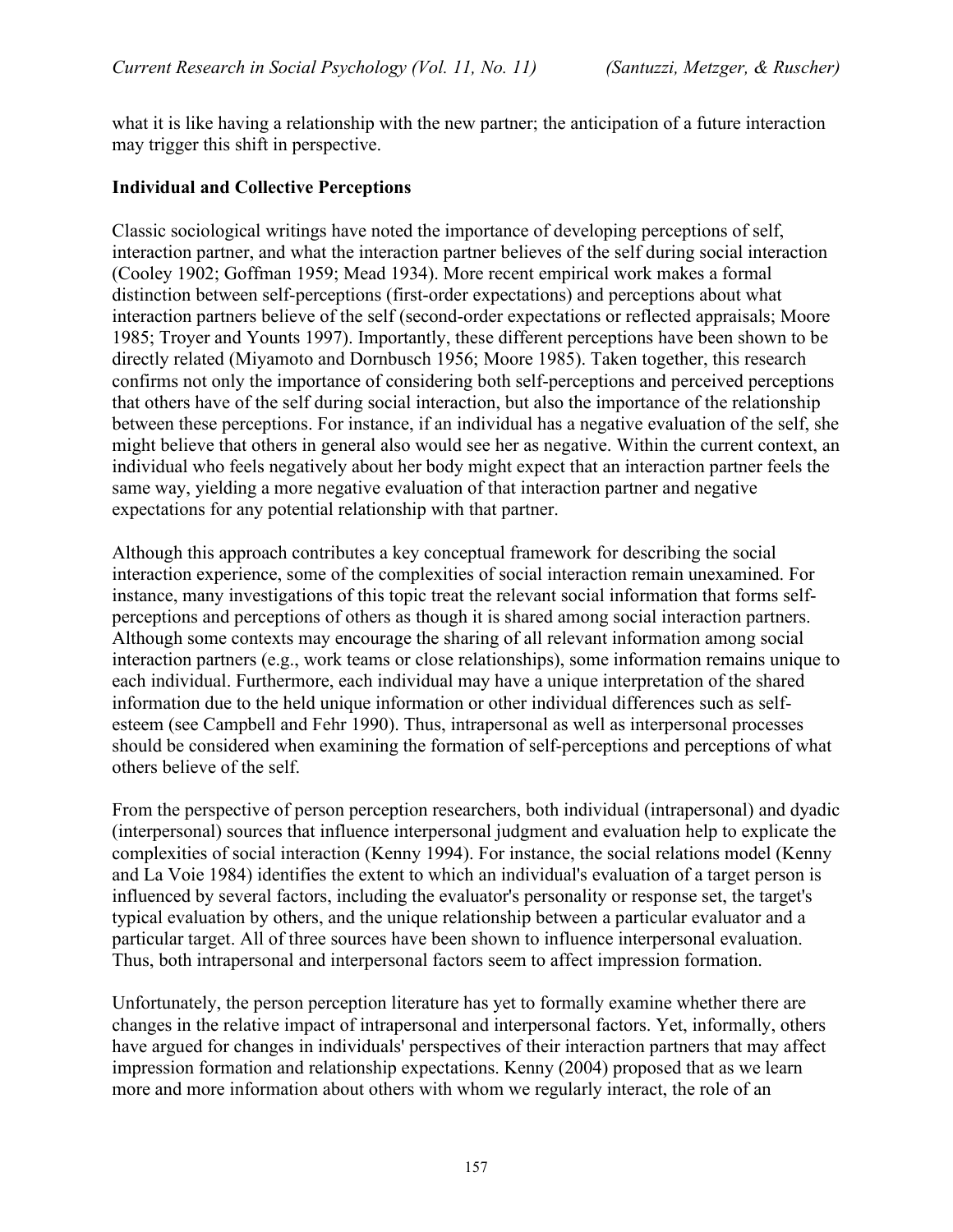interpersonal relationship perspective should increase with acquaintance. Similarly, Aron and his colleagues (e.g., Aron, Aron, and Smollan 1992) have found evidence that with increased closeness, individuals move from thinking of their relationship partners as separate individuals to thinking of them as important aspects of the self. As evidenced by research using their Inclusion of Other in Self Scale, even people who have short-term interactions in a lab can develop views of the self that incorporate their relationship with the other person (e.g., a sense of we-ness; Aron et al. 1992). Although addressing relationship perception in slightly different ways, the two approaches share the notion that interpersonal perception involves both the self and the interaction partner, and that the extent to which an individual's perception includes both self and partner as a collective unit may predict the individual's positive or negative expectation for the relationship. Thus, it seems likely that as individuals anticipate extended social interaction with a partner, their relationship expectations should be directed increasingly by a collective perception.

The present study formally addresses this suggestion by examining the extent to which individuals who believe they are negatively evaluated use a collective perception when forming expectations of potential relationships. Specifically, an individual who has a negative body image should be especially pessimistic about his or her fit in a relationship with another individual when anticipating a future interaction with that person compared to situations that are expected to be temporary. The extent to which the individual perceived the dyad as a collective unit should drive this relationship.

## **Hypotheses**

The present study examined how the stigma of negative body image may influence the initial phase of a developing relationship. Individuals who held more negative evaluations of their body images were expected to show more negative expectations of interaction partners in the form of negative relational expectations--seeing themselves as fitting poorly with the interaction partner. As people are likely to be more invested in extended interactions than in those dialogues where they do not expect to speak with their acquaintance again, stronger relations among these variables should appear when there is the prospect of future interaction (i.e., prospect of interaction x body image interaction). Finally, an increased collective (rather than individual) focus on the social situation should have a mediating effect on the described interaction effect.

## **METHOD**

## **Participants**

One hundred twenty-one undergraduate women at Tulane University participated in this experiment in exchange for extra credit in their introductory psychology course. Participants were randomly assigned to a future interaction condition such that they were led to believe that they would or would not be meeting the confederate after the experiment.

#### **Procedure**

The experimental situation comprised an initial questionnaire session, followed by a short get-toknow-you interview with the confederate. During the first phase, one of five female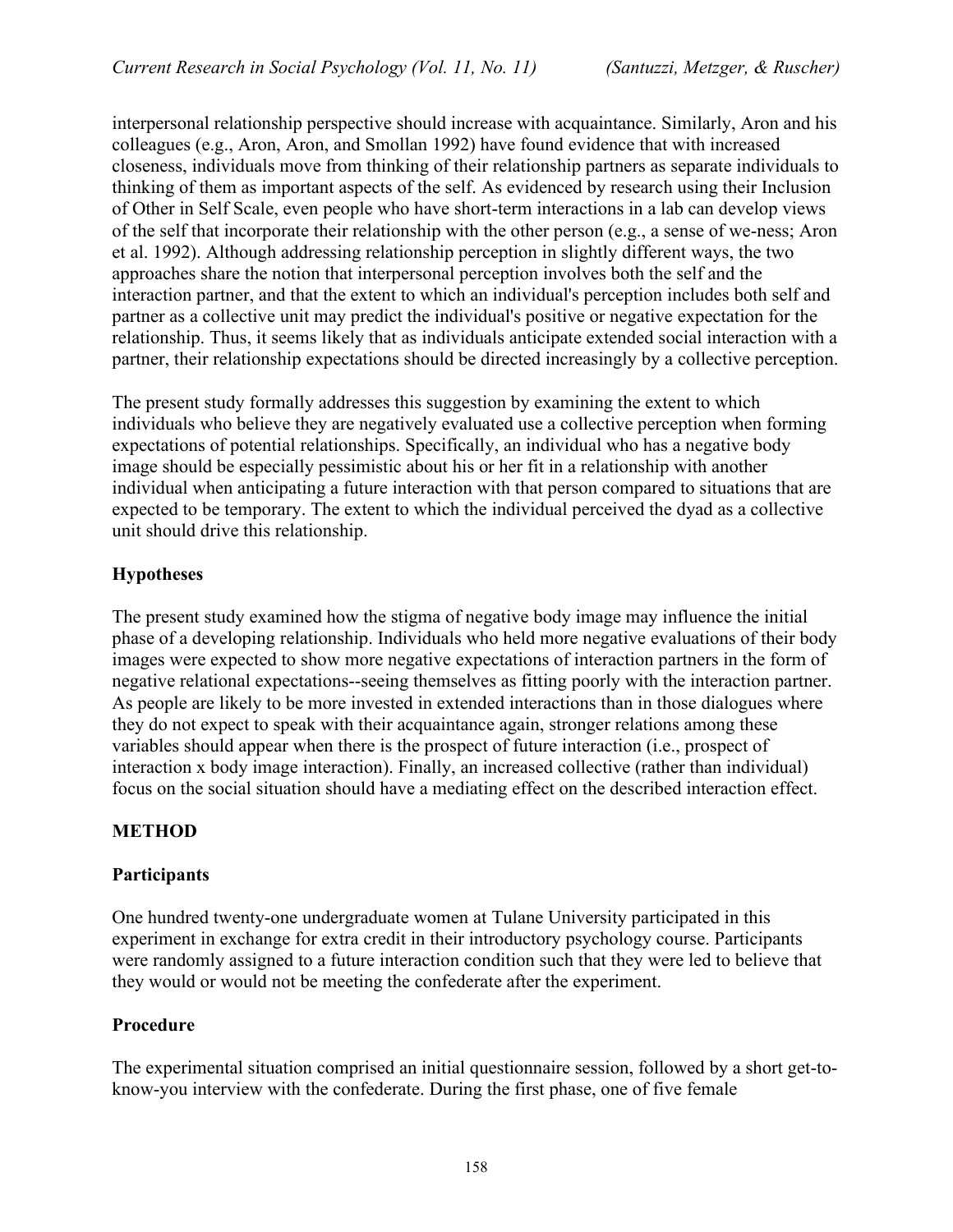experimenters administered a short questionnaire that assessed demographic information as well as body image perceptions. A three-item questionnaire (taken from Smart and Wegner 1999) that was administered during the initial part of the experimental session measured degree of negative body image. These items were: 1) I am terrified of being overweight, 2) There have been times when I have vomited or taken laxatives after eating in order to purge, and 3) I am always concerned with a desire to be thinner. The three-item measure utilized Likert-type response scales ranging from 1 (not at all true) to 7 (very true) and showed adequate reliability (alpha  $=$ .79). The mean of the three responses represented the negative body image score.

After completing the questionnaires, the experimenter brought the participant to a second room where one of two female experimenters (i.e., Experimenter 2) was waiting. Experimenter 2 seated her at a table behind a portable opaque divider. The divider was in place to prevent the participant from seeing the female confederate who later joined her at the table. Once seated, Experimenter 2 explained to the participant that she will play the role of an interviewer and gave her a script of questions to read to her partner. Then, Experimenter 2 gave the participant an audiocassette of instructions to listen to while waiting for her partner to arrive. Experimenter 2 instructed the participant to listen closely to the taped instructions and to look over her script.

The use of audio-taped instructions allowed the experimenter to remain unaware of the assigned experimental condition. The tape contained the following instructions:

"Many research projects in social psychology look at how different kinds of people interact with one another. In this experiment, you will simply take part in a short get-to-know-you interview with another participant. You will need to read off each question on your script as it as printed and wait for your partner to respond. Ask only the questions on your sheet. Do not add your own questions to the conversation. After you finish asking your questions, your interview partner will be asking you the same set of questions. "

These instructions were followed by one of the following condition-specific explanations:

Future Interaction: "You and your partner will meet in the same room after the interview to perform a short task together."

No Future Interaction: "You and your partner will be put in separate rooms at the end of the interview to complete a short, independent task. You will not meet at any time."

The participant's script contained 15 questions asking general get-to-know-you type information (see Appendix A). The confederate asked the participant the same questions after she answered all 15 questions.

After giving the participant the instruction tape and the script, Experimenter 2 left the room for five minutes to allow the participant to familiarize herself with the instructions and the script. Then, Experimenter 2 escorted the female confederate into the laboratory and seated her on the other side of the divider where the participant could not see her. Experimenter 2 explained to the pair that they would be having a short conversation in order to get to know one another. She instructed the participant and confederate to ask and answer the questions that they were given.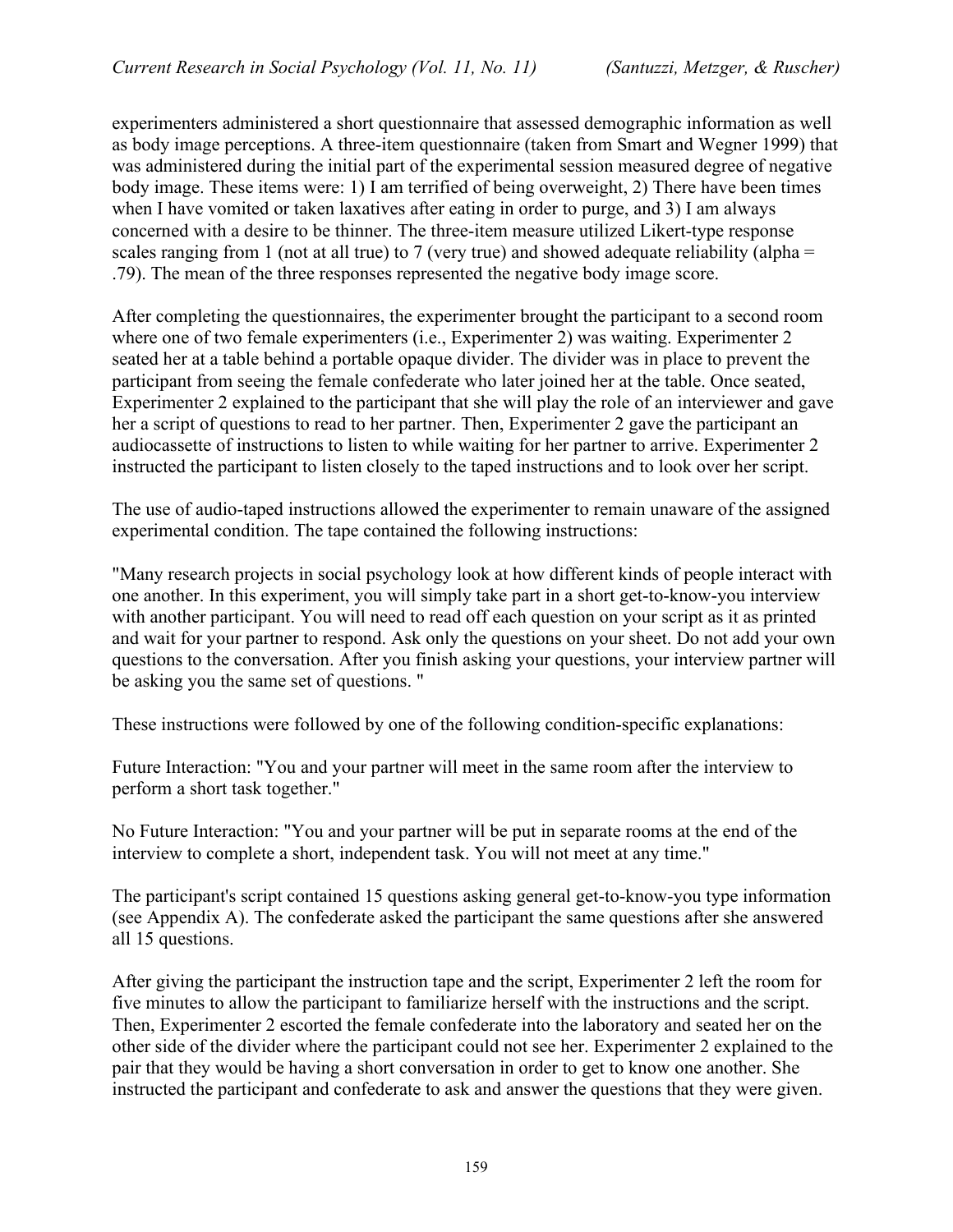Purportedly because she arrived first, the participant was the interviewer for the first half; the women were instructed to switch roles for the second half. Experimenter 2 instructed the confederate, who was seated closer to the door, to retrieve her when they completed the interviews. After the instructions were presented, Experimenter 2 left the room to allow the dyad to complete the conversation.

Without the participant's knowledge, the confederate's responses also were scripted (see Appendix B). These responses included ambiguous statements that were stigma-relevant and elicited varying interpretations by participants depending on their level of negative body image. Seventeen judges who were from a similar population and unaware of the hypotheses had rated these responses on a 7-point Likert scale (1, very negative, to 7, very positive). The mean ratings for the 15 responses ranged from 1.24 to 5.41 with standard deviations ranging from .76 to 2.61. Thus, the responses appeared to elicit ambiguity in interpretations across judges. The confederate used the same script in all sessions.

When the interview was finished, Experimenter 2 returned to the room and asked the participant to complete open-ended and scaled item measures. The Relational Expectations Measure comprised six Likert-scaled items that assessed the participants' evaluations of their expected fit with the confederate in a dyad (see Appendix C). A five-point response scale that ranged from 1 (Strongly Disagree) to 5 (Strongly Agree) accompanied each item. Showing good internal consistency (alpha = .80), the mean of the items formed a single relational expectations score.

Five open-ended questions (Appendix D) assessed participants' own thoughts and the perceived thoughts of their partner during the interview. Responses to these items allowed participants to express what they were thinking and feeling throughout the interview, what they thought their partner was thinking or feeling, and what they remembered most about the interview. From these responses, the extent to which participants were using a collective perspective was measured by counting the number of first-person plural pronouns (i.e., we, our, and us; see Pennebaker, Mehl, and Niederhoffer 2003).

A final measure checked the durability of the experimental manipulation. Participants indicated if they remembered their taped instructions and whether they expected to meet the interview partner. After the participant had completed the measures, the experimenter fully debriefed and dismissed the participant.

## **RESULTS**

#### **Excluded Cases**

If participants could not recall which of the expectations they held during the study, they could not be classified into either condition and their data were excluded from analysis. As a result, the data analysis excluded nineteen participants (1 from the no-future-interaction-expected condition and 18 from the future-interaction-expected condition) who could not recall their assigned experimental condition. We excluded an additional twenty-eight individuals (11 from the nofuture-interaction-expected condition and 17 from the future-interaction-expected condition) who suspected that the confederate's responses were scripted. Descriptive and inferential statistics for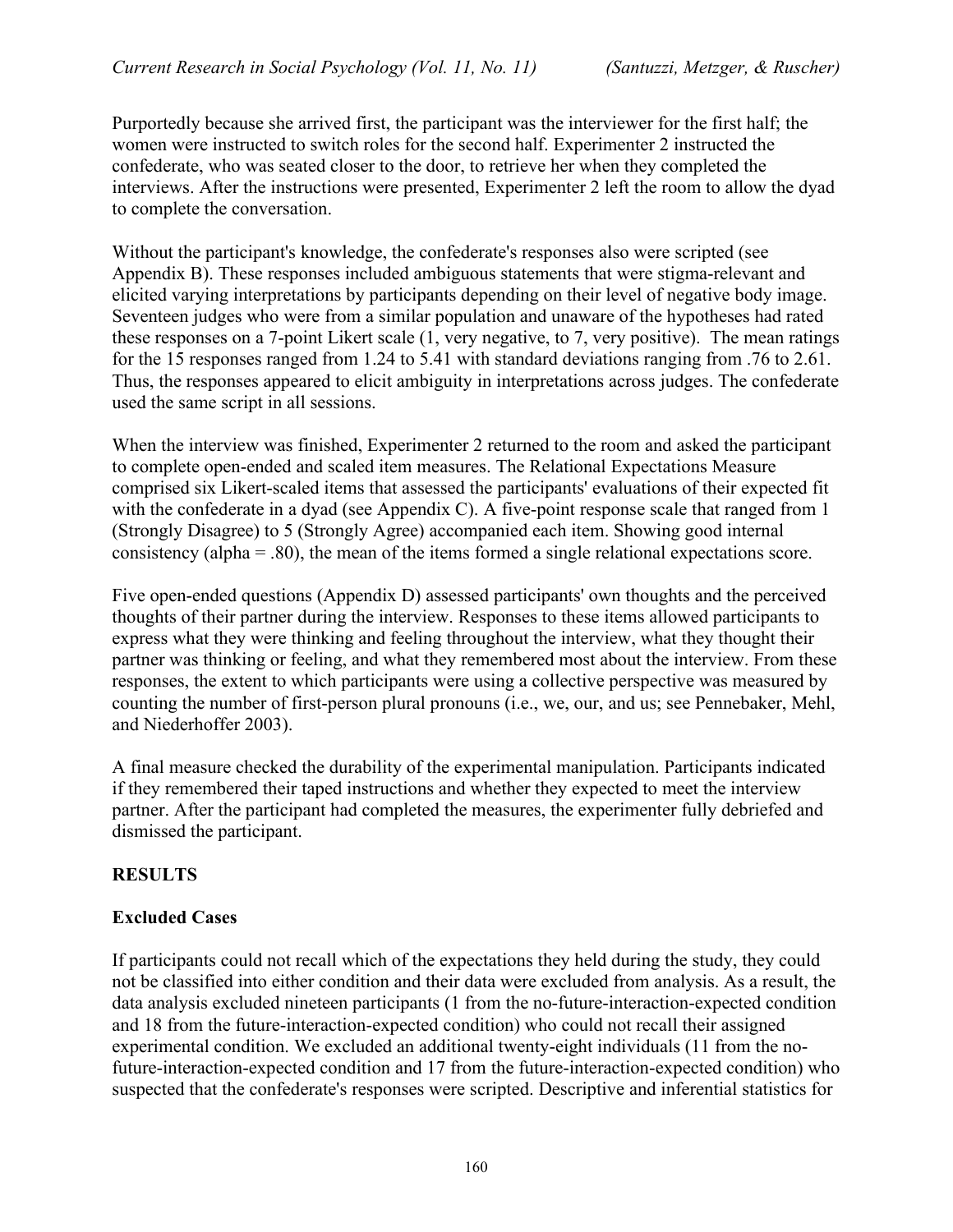study variables were similar for the excluded cases as compared to the cases that were analyzed (see Appendix E). However, the excluded cases could not be conceptually classified as either experimental condition for this study. Thus, the reported results represent data only from the seventy-four participants who did not doubt the integrity of the confederate's responses and correctly recalled the experimental condition at the end of the study.

#### **Descriptive Statistics**

The means and standard deviations for Negative Body Image, Relational Expectations, and Collective Perceptions for each experimental condition appear in Appendix F. Collapsing across conditions, participants showed levels of Negative Body Image that were slightly below the scale mid-point ( $M = 3.71$ ,  $SD = 1.62$ ; based on a seven-point response scale). Relational Expectations were slightly above the scale mid-point  $(M = 3.48, SD = .72$ ; based on a five-point response scale). Collective Perceptions ( $M = .55$ ,  $SD = .88$ ) were based on counts of collective pronouns; such data are typically skewed with responses near zero being more frequently observed than higher values (Agresti 2002). In fact, 48 cases demonstrated no Collective Perceptions.

#### **Relational Expectations**

The first hypothesis for this study stated that participants who had negative body images would exhibit more negative relational expectations. The second hypothesis suggested that participants with more negative body images would exhibit more negative relational expectations when they anticipated extended interactions with their partners. In order to test these predictions, relational expectations were regressed onto future interaction condition, mean-centered body image score, and their interaction.

The regression results provided only partial support for the hypotheses. Unexpectedly, the main effect for negative body image on relational expectations was not significant ( $p > .05$ ). However, the overall regression model, R-squared = .13, F  $(3, 70) = 3.57$ , p = .02, and the interaction between future interaction expectation and body image were significant, Beta =  $-.34$ , t (70) =  $-.34$ 3.08, p = .003. Simple effects for body image were examined at each level of future interaction expectation. As expected, when a future interaction was anticipated, negative body image was negatively and significantly correlated with relational expectations,  $r = -40$ ,  $p = .03$ . In this case, more negative body images were related to less positive relational expectations. When no future interaction was expected, negative body image showed a marginal positive correlation with relational expectations ( $r = .29$ ,  $p = .06$ ), such that more negative body image predicted more positive relational expectations. Although marginal, this latter simple effect was not expected and will be discussed below.

#### **Collective Perceptions**

The open-ended responses were coded for use of collective perceptions. We tallied the number of first-person plural pronouns for each participant's responses. In order to address our third hypothesis, we tested collective perceptions as a mediating variable for the interaction effect described above. According to a traditional approach to mediator analysis using multiple regression (Kenny, Kashy, and Bolger 1998), the relationship between the interaction effect and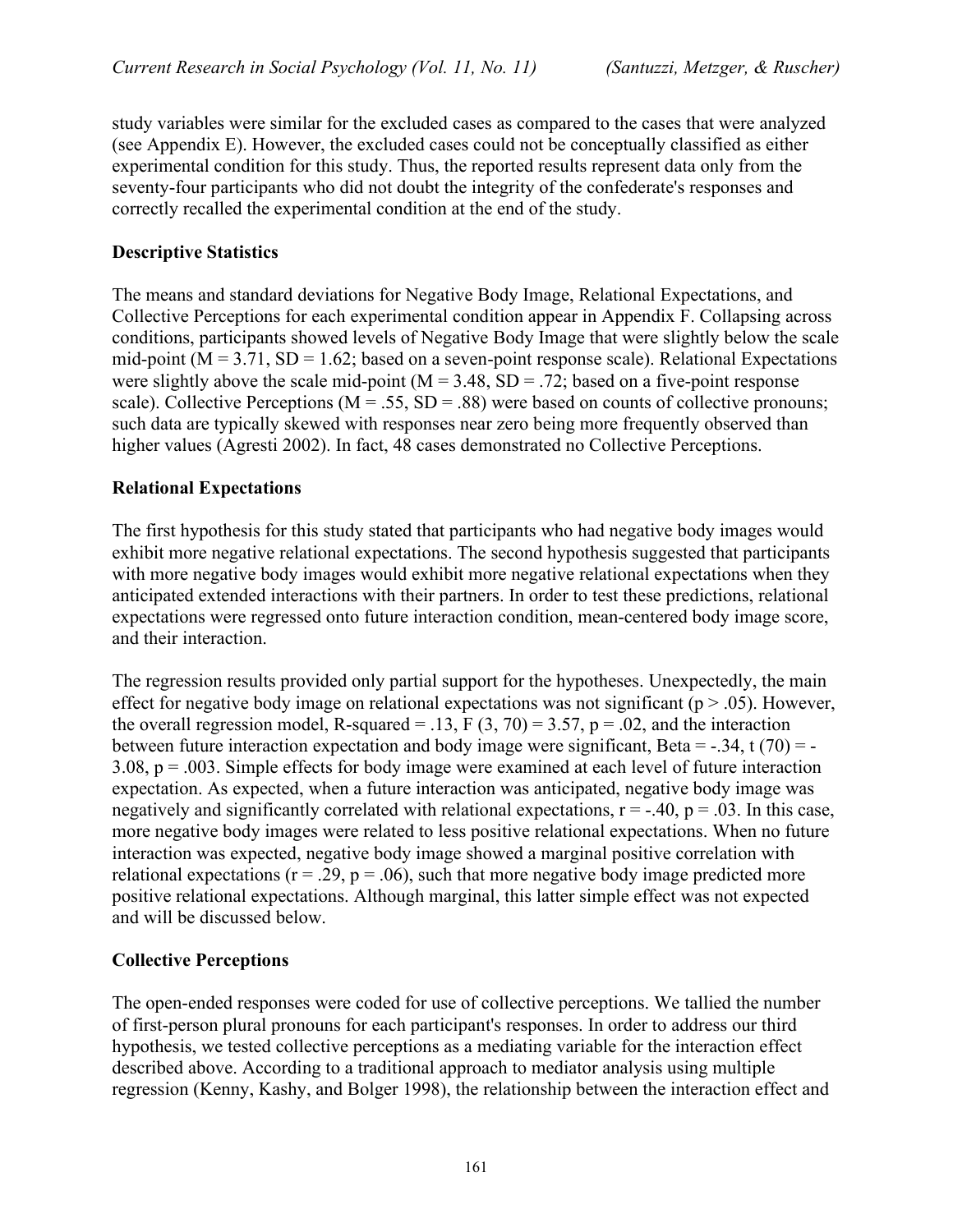collective perceptions was statistically significant, Beta =  $-.25$ , t (70) =  $-2.20$ , p =  $.03$ . When the original model (relational expectations regressed onto future interaction condition, body image, and their interaction) was examined with collective perceptions in the model, the interaction term remained significant, but decreased significantly, Beta =  $-0.22$ , p =  $0.03$  (compared to the original Beta  $= -0.34$ ). The relationship between collective perceptions and relational expectations in this context was significant, Beta = .47,  $p = 0.00$ . The Sobel test for the indirect effect size supported collective perceptions as a partial mediator (ab = -.11,  $z = -2.06$ ,  $p = .04$ ). Thus, when participants expected to have an extended interaction with their partner, participants who had more negative body images showed more negative expectations compared to those who had more positive body images. Furthermore, participants who expected to have an extended interaction with their partner and had more negative body images developed fewer collective perceptions; decreased collective perceptions predicted more negative relationship expectations among those individuals.

## **DISCUSSION**

The concept of body image is often used to define how people feel about various aspects of their physical appearance, whether it is in regards to weight, physical ailments, attractiveness, or body markings (Banfield and McCabe 2002; Kleck and Strenta 1980; Nezlek 1999). As deviant body type has become a common stigma in American society, an understanding of this stigma's contribution to social interaction experiences has become increasingly important.

The present study examined how body image and prospect of future interaction might influence interpersonal relationships. Specifically, it attempted to examine how these variables affect an individual's perception of fit with an interaction partner. The results revealed only partial support for the hypotheses. Contradicting the first hypothesis for this study, body image did not exhibit a statistically significant independent relationship with relational expectations. This unexpected result might be attributed to the low variation and relatively neutral responses on the relational expectations measure across conditions (see Appendix F). Future examinations of relational expectations should consider more precise measurement strategies in order to reduce measurement error and increase the clarity of interpretation.

The interaction between body image and prospect of future interaction was found to be significantly related to relational expectations. Relational expectations in persons with negative body images were more negative than in persons who had positive body images, but only when a future interaction with the partner was expected. The results showed the reverse relationship when no future interaction was anticipated. Thus, knowing that they would never meet their partner again, individuals with negative body images had more positive interpretations of their social interaction experience than those with positive body images. This finding would suggest that persons who felt negatively about their bodies would feel more confident in an interaction when they did not expect a relationship, compared to when they did expect an extended interaction. However, future research should aim to replicate and confirm this speculation.

One important aspect to recall is that the study setting employed an opaque screen that separated the participant and confederate, thus preventing them from seeing one another. Similar to past work in the stigma and prejudice literature, individuals in these temporary and relatively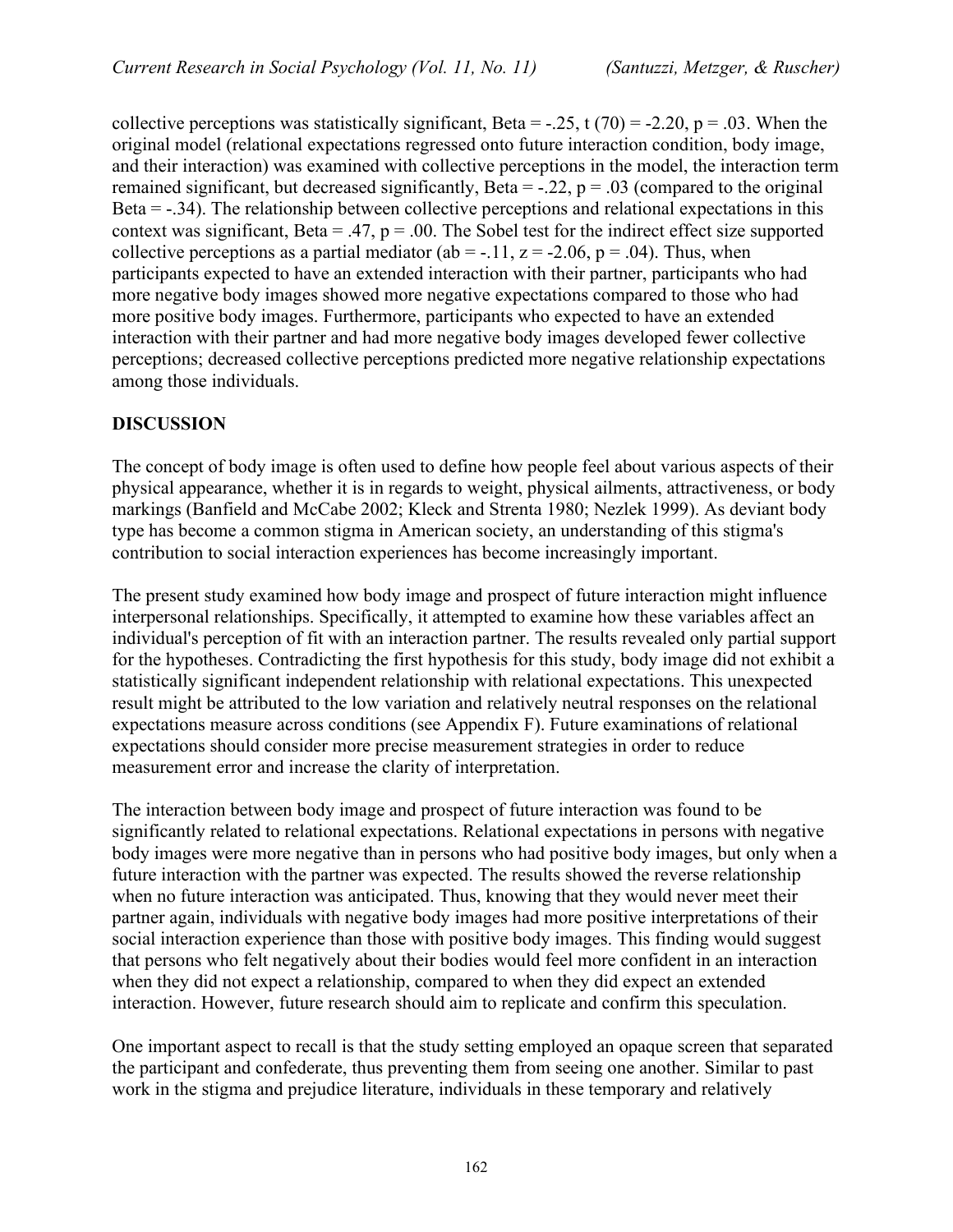anonymous situations might believe that they would not be stigmatized (Crocker et al. 1991). Thus, these participants would have formed perceptions and expectations that were more similar to the more optimistic norm as suggested by previous research (Graziano et al. 1980).

Thought of another way, these findings may suggest that individuals who differ in body image use qualitatively different strategies to evaluate and maintain interpersonal relationships. Individuals who hold negative body images may have developed social coping or compensation strategies that allow them to have an optimistic impression for a temporary interaction; however, this strategy may not apply to extended or long-term social situations. For example, individuals might be able to convince themselves that they can endure a short-lived situation without harm. Long-term situations, on the other hand, might be beyond an individual's capacity to cope. Moreover, use of compensation strategies in social situations (e.g., appearing to have extremely high self-esteem) can have negative consequences and may even backfire (Farina, Allen, and Saul 1968; Miller and Myers 1998).

In the laboratory setting, those participants who expected temporary interactions with their partner knew that they would remain protected behind a screen. Participants anticipating a longterm interaction, however, might have suspected that the future interaction with the partner would be face-to-face. This may have caused participants in the future interaction and no future interaction groups to react to their conversations differently than they would have in a typical interaction. Perhaps body image is primarily active in face-to-face interactions. The present study allowed participants to speak to one another only behind a black screen that obstructed participants' views of one another. Persons who are highly conscious of their body image may be less likely to consider it an important stigma during a given interaction when they cannot see their partner (Crocker 1999). Such a situation may be more similar to a phone conversation than to a face-to-face interaction. Importantly, however, the actual body forms for each participant (as rated by condition-unaware judges) did not demonstrate significant relationships with relational expectations, collective perceptions, or body image. As demonstrated in past research (Miller et al. 1995), the perception or belief about one's body as positive or negative was the driving force among the variables that were examined. Future research might consider whether the same pattern of results would apply to face-to-face situations.

Although collective perceptions emerged as one plausible explanation for the interaction effect that was detected in this study, many other factors might have contributed to the results. First, the usable sample size was smaller than ideal. Many cases were removed due to a failed manipulation check or because the participant suspected the truth behind the experimental situation. Future studies might be able to reduce this problem by first providing a more salient manipulation and, second, by creating an experimental situation that does not rely on the use of an experimental confederate.

Additionally, the manipulation used may not have reflected the true circumstances and uncertainty that might accompany the prospect of an extended interaction. Participants may not have considered the extended lab-based relationship to be much longer than the control situation, thus yielding conservative results. Moreover, the likelihood of future interaction was described as inevitable; thus, participants had no control over their situations. Some situations, such as social interactions in the workplace, might present unavoidable social interaction partners (e.g.,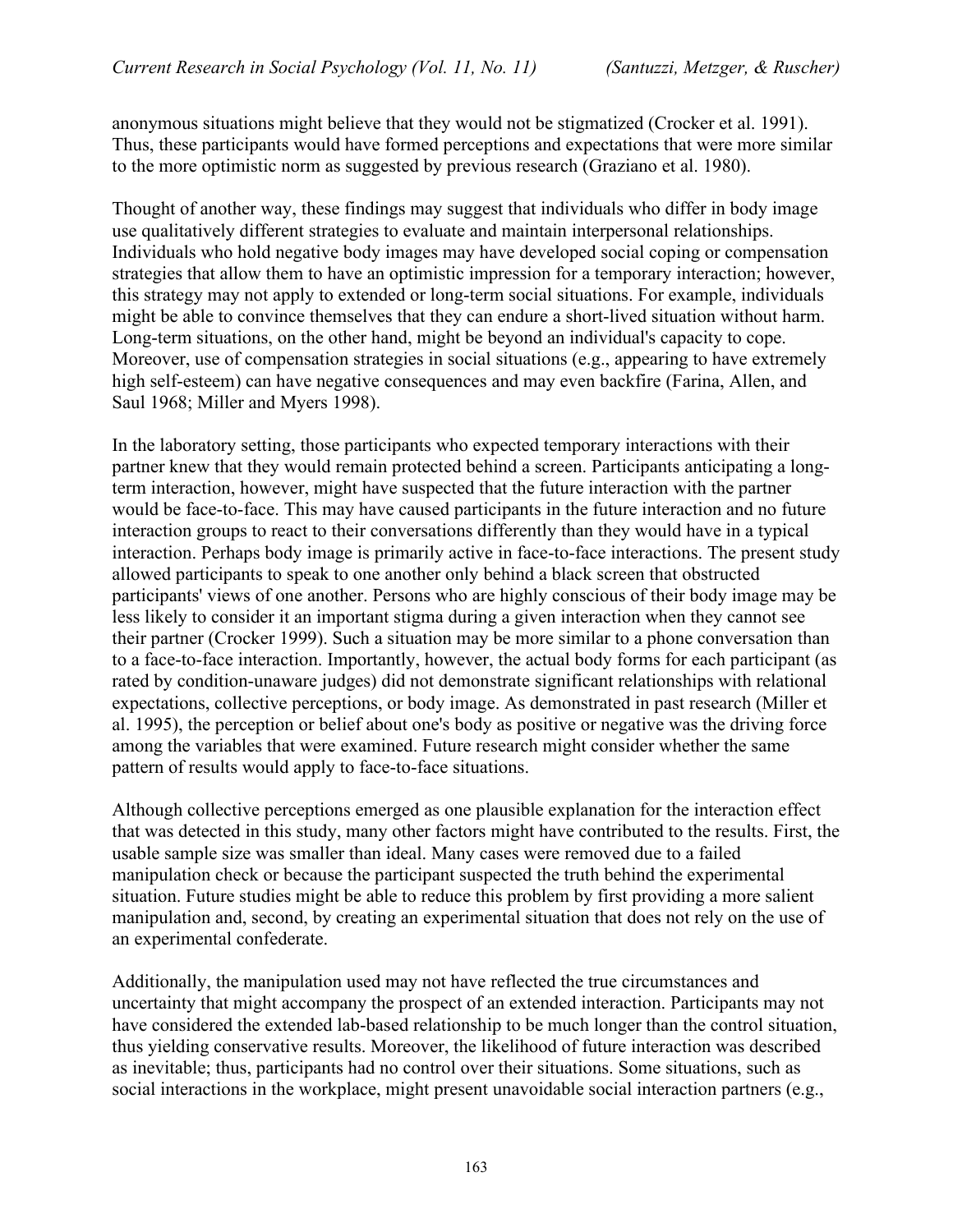interactions with a supervisor). In some other situations, however, individuals who expect negative evaluation might be able to avoid or at least minimize the possibility of future interaction with evaluators. Future studies might examine the effects of an anticipated long-term relationship in situations where participants expect to be seeing one another frequently over a longer period, as opposed to just a brief meeting after an experimental situation. In addition, research should consider the factors that determine the individuals' perceived likelihood of reencountering interaction partners and the extent to which they take actions to control this likelihood.

One final limitation to the generalizability of these results is that negative body image is one of a specific type of stigma. Body image differs from stigmas such as race, gender, and homosexuality in that blame can be attributed to the individual who belongs to this stigmatized category. Many individuals feel that obesity can be personally controlled and the obese person is often confronted with the idea that he or she can change this characteristic of their body, while race or gender cannot easily be transformed. Thus, an individual who has a negative body image likely experiences self-blame for the perceived negative body characteristics. As a result, body image may have a much greater internal focus than other stigmas. Theoretical models such as paranoid cognition as originally proposed (Kramer 1998) might not apply to those stigmas for which the bearer feels personally responsible. In cases in which individuals attribute responsibility to themselves, negative social interpretations may be a function of a self-stigma or negative attitude toward one's own stigma. Research has demonstrated that individuals who feel personally accountable for their stigmatizing characteristic not only enter social situations with negative expectations, but also leave those situations with a low success rate in forming solid peer and romantic relationships (Cash, Theriault, and Annis 2004; Feiring, Rosenthal, and Taska 2000). Thus, the negative relational expectations that were observed in the present study may be specific to individuals who experience self-blame for a social label.

Future research should consider whether the decrease in successful relationships is driven by changes in perspective from an individual to collective focus, as implied above, and whether this may be a function of individual differences, such as self-esteem or attachment style. In addition, the development of future research endeavors should consider the unique qualities of different types of stigma as being important predictors of social experience.

## **REFERENCES**

Agresti, Alan. 2002. *Categorical Data Analysis (2<sup>nd</sup> ed.)*. Hoboken, NJ: John Wiley & Sons, Inc.

Aron, Arthur, Elaine N. Aron, and Danny Smollan. 1992. "Inclusion of Other in the Self Scale and the Structure of Interpersonal Closeness." *Journal of Personality and Social Psychology 63:*596-612.

Banfield, Sophie S. and Marita P. McCabe. 2002. "An Evaluation of the Construct of Body Image." *Adolescence 37:*373-393.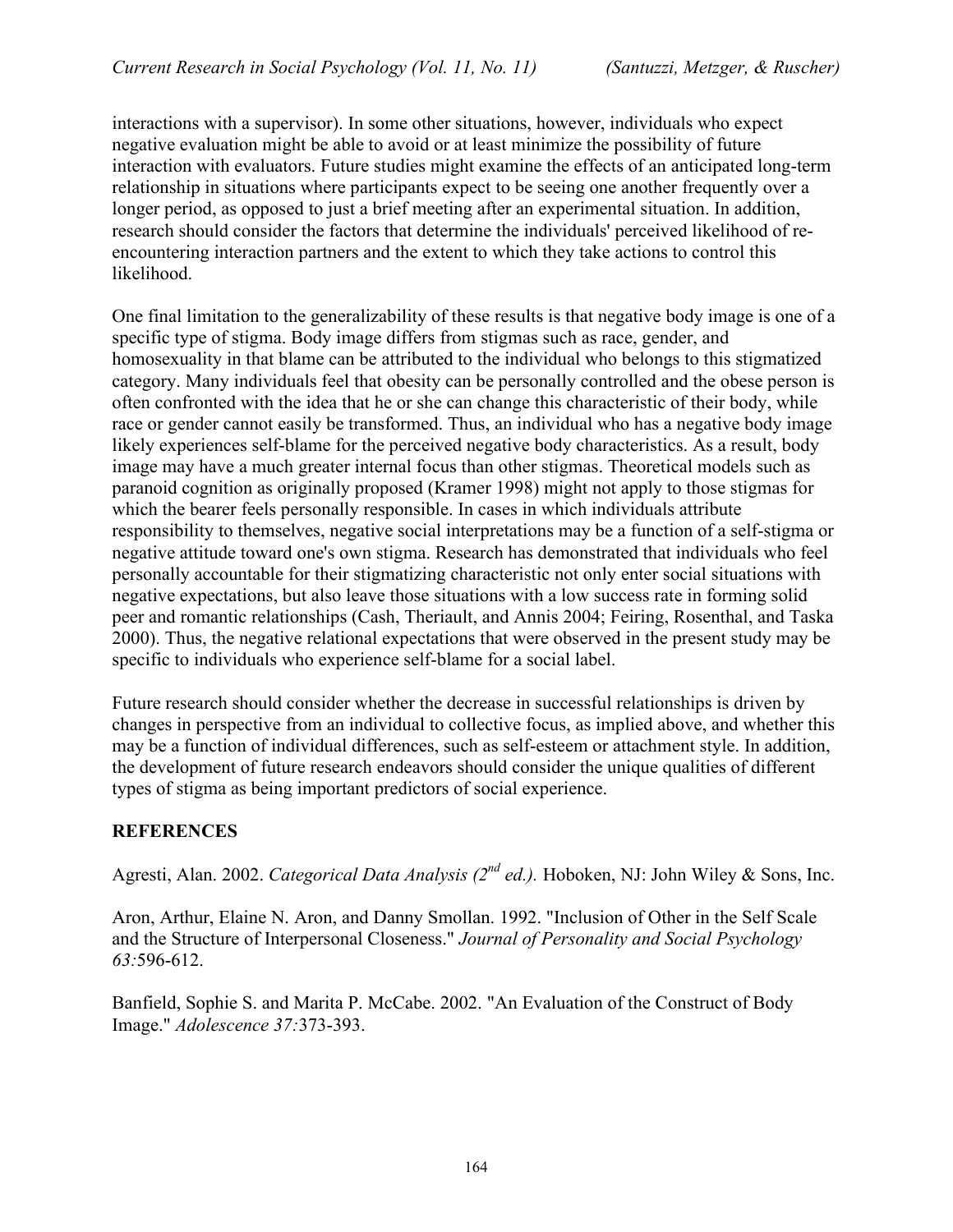Campbell, Jennifer D. and Beverley Fehr. 1990. "Self-Esteem and Perceptions of Conveyed Impressions: Is Negative Affectivity Associated with Greater Realism?" *Journal of Personality and Social Psychology 58:*122-133.

Cash, Thomas F., Jocelyne Theriault, and Natasha M. Annis. 2004. "Body Image in an Interpersonal Context: Adult Attachment, Fear of Intimacy, and Social Anxiety." *Journal of Social and Clinical Psychology 23:*89-103.

Cooley, Charles H. 1902. *Human Nature and the Social Order.* New York: Scribners.

Crocker, Jennifer. 1999. "Social Stigma and Self-Esteem: Situational Construction of Self-Worth." *Journal of Experimental Social Psychology 35:*89-107.

Crocker, Jennifer, Beth Cornwell, and Brenda M. Major. 1993. "The Stigma of Overweight: Affective Consequences of Attributional Ambiguity." *Journal of Personality and Social Psychology 64:*60-70.

Crocker, Jennifer and Diane M. Quinn. 2000. "Social Stigma and the Self: Meanings, Situations, and Self-esteem." In *The Social Psychology of Stigma,* edited by T. F. Heatherton, R. E. Kleck, M. R. Hebl, and J. G. Hull. New York: Guilford Press.

Crocker, Jennifer, Kristin Voelkl, Maria Testa, and Brenda Major. 1991. "Social Stigma: The Affective Consequences of Attributional Ambiguity." *Journal of Personality and Social Psychology 60:*218-228.

Farina, Amerigo, Jon G. Allen, and B. Brigid Saul. 1968. "The Role of the Stigmatized Person in Affecting Social Relationships." *Journal of Personality 36:*169-182.

Feiring, Candice, Saul Rosenthal, and Lynn Taska. 2000. "Stigmatization and the Development of Friendship and Romantic Relationships in Adolescent Victims of Sexual Abuse." *Child Maltreatment: Journal of the American Society on the Abuse of Children 5:*311-322.

Fenigstein, Allen. 1984. "Self-Consciousness and Overperception of Self as a Target." *Journal of Personality and Social Psychology 47:*860-870.

French, Rita D. S. 1984. "The Long-Term Relationships of Marked People." In *Social Stigma: The Psychology of Marked Relationships,* edited by E. E. Jones, A. Farina, A. H. Hastorf, H. Marjkus, D. T. Miller, and R. A. Scott. New York: W. H. Freeman and Company.

Graziano, William G., Thomas Brothen, and Ellen Berscheid. 1980. "Attention, Attraction, and Individual Differences in Reaction to Criticism." *Journal of Personality and Social Psychology 38:*193-202.

Goffman, Erving. 1959. *The Presentation of Self in Everyday Life.* Garden City, NY: Doubleday Anchor.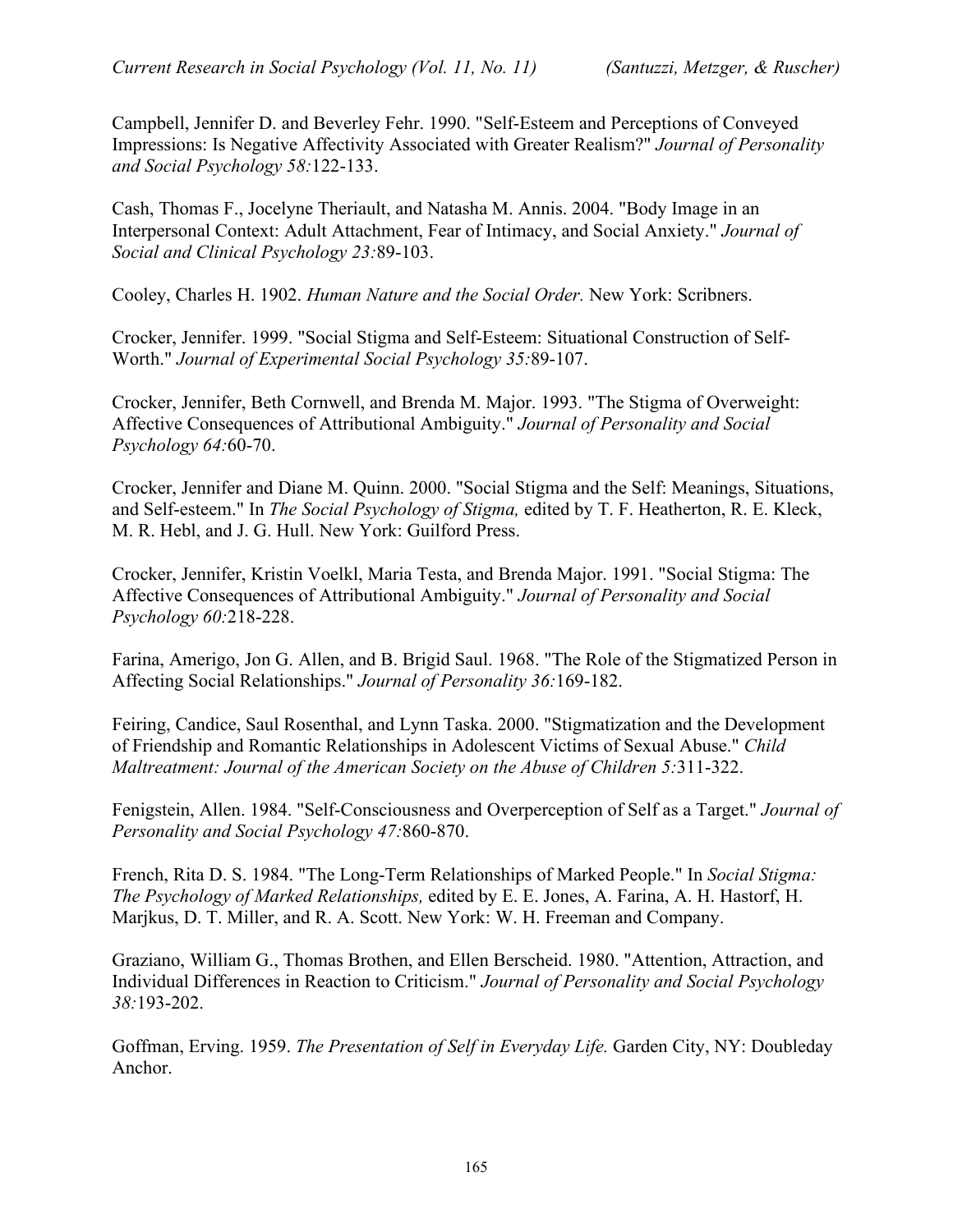------. 1963. *Stigma: Notes on the Management of Spoiled Identity.* New York: Simon and Schuster Inc.

Heatherton, Todd F., Robert E. Kleck, Michelle R. Hebl, and Jay G. Hull. 2000. *The Social Psychology of Stigma.* New York: Guilford Press.

Hebl, Michelle R., Jennifer Tickle, and Todd F. Heatherton. 2000. "Awkward Moments in Interactions between Nonstigmatized and Stigmatized Individuals." In *The Social Psychology of Stigma,* edited by T. F. Heatherton, R. E. Kleck, M. R. Hebl, and J. G. Hull. New York: Guilford Press.

Kenny, David A. 2004. "PERSON: A General Model of Interpersonal Perception." *Personality and Social Psychology Review 8:*265-280.

Kenny, David A. 1994. *Interpersonal Perception: A Social Relations Analysis.* New York: Guilford Press.

Kenny, David A., Deborah A. Kashy, and Niall Bolger. 1998. "Data Analysis in Social Psychology." Pp. 233-265 in *The Handbook of Social Psychology (4th ed.),* edited by D. T. Gilbert, S. T. Fiske, and G. Lindzey. New York: Oxford University Press.

Kenny, David A. and Lawrence La Voie. 1984. "The Social Relations Model." Pp. 142-182 in *Advances in Experimental Social Psychology (Vol. 18,),* edited by L. Berkowitz. Orlando, FL: Academic Press.

Kleck, Robert E. and Angelo Strenta. 1980. "Perceptions of the Impact of Negatively Valued Physical Characteristics on Social Interaction." *Journal of Personality and Social Psychology 39:*861-873.

Kramer, Roderick M. 1998. "Paranoid Cognition in Social Systems: Thinking and Acting in the Shadow of Doubt." *Personality and Social Psychology Review 2:*251-275.

Major, Brenda and Richard H. Gramzow. 1999. "Abortion as Stigma: Cognitive and Emotional Implications of Concealment." *Journal of Personality and Social Psychology 77:*735-745.

Miyamoto, S. Frank and Sanford M. Dornbusch. 1956. "A Test of Interactionist Hypotheses of Self-Conception." *American Journal of Sociology 61:*399-403.

Mead, George H. 1034. *Mind, Self, and Society.* Chicago: University of Chicago Press.

Miller, Carol T. and Anna M. Myers. 1998. "Compensating for Prejudice: How Heavyweight People and Others Control Outcomes Despite Prejudice." Pp. 191-218 in *Prejudice: The Target's Perspective,* edited by J. K. Swim and C. Stangor. San Diego, CA: Academic Press.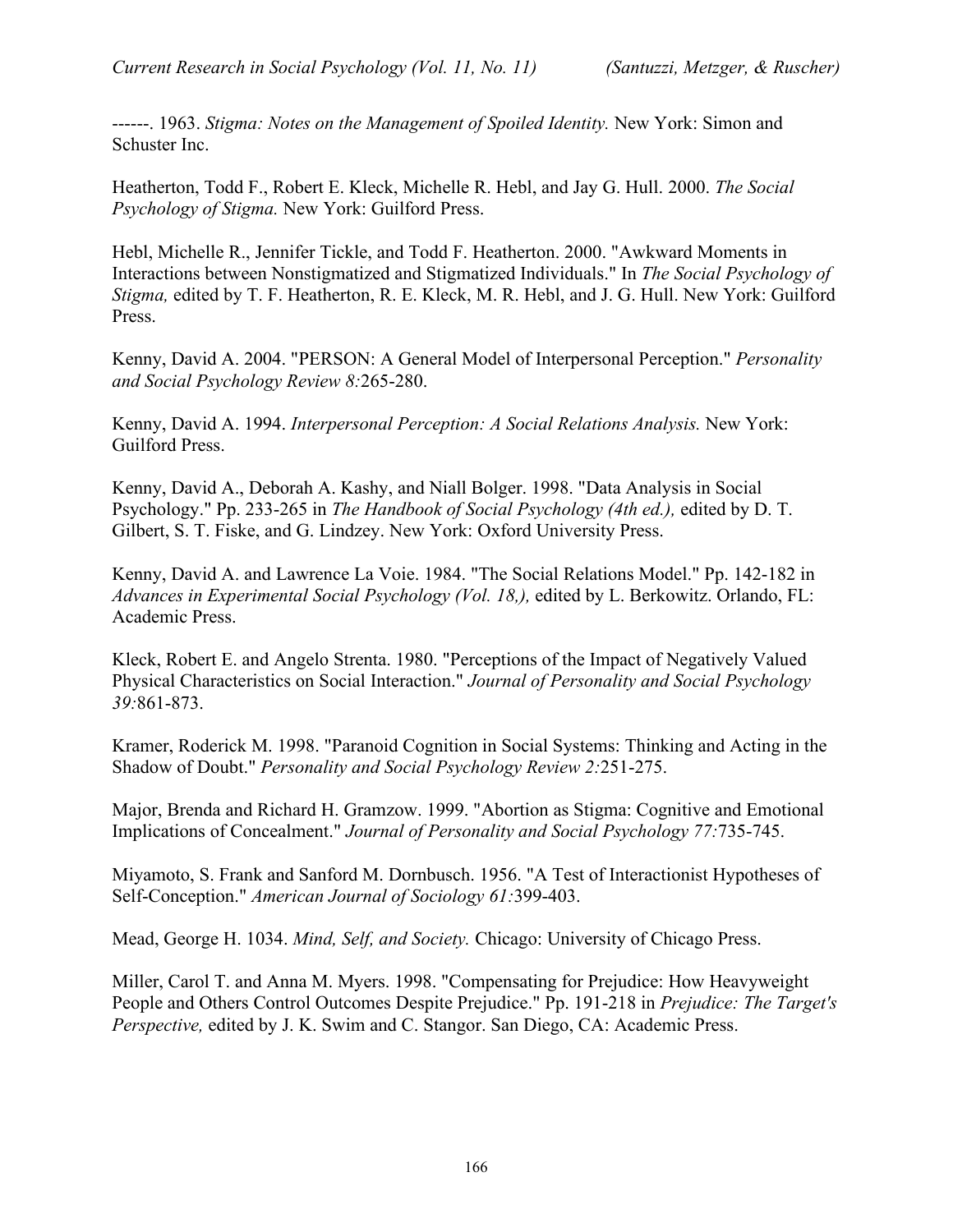Miller, Carol T., Esther D. Rothblum, Pamela A. Brand, and Diane M. Felicio. 1995. "Do Obese Women have Poorer Social Relationships than Nonobese Women? Reports by Self, Friends, and Coworkers." *Journal of Personality 63:*65-85.

Moore, James C., Jr. 1985. "Role Enactment and Self-Identity." In *Status Rewards and Influence: How Expectations Organize Behavior,* edited by J. Berger and M. Zelditch, Jr. San Francisco: Jossey-Bass.

Nezlek, John B. 1999. "Body Image and Day-to-Day Social Interaction." *Journal of Personality 67:*793-817.

Pennebaker, James W., Matthias R. Mehl, and Kate Niederhoffer. 2003. "Psychological Aspects of Natural Language Use: Our Words, Our Selves." *Annual Review of Psychology 54:*547-577.

Pinel, Elizabeth C. 1999. "Stigma Consciousness: The Psychological Legacy of Social Stereotypes." *Journal of Personality and Social Psychology 76:*114-128.

------. 2002. "Stigma Consciousness in Intergroup Contexts: The Power of Conviction." *Journal of Experimental Social Psychology 38:*178-185.

Santuzzi, Alecia M. and Janet B. Ruscher. 2002. "Stigma Salience and Paranoid Social Cognition: Understanding Variability in Metaperceptions among Individuals with Recently-Acquired Stigma." *Social Cognition 20:*171-197.

Smart, Laura and Daniel M. Wegner. 1999. "Covering Up What Can't Be Seen: Concealable Stigma and Mental Control." *Journal of Personality and Social Psychology 77:*474-486.

Sunnafrank, Michael and Artemio Ramirez. 2004. "At First Sight: Persistent Relational Effects of Get-Acquainted Conversations." *Journal of Social and Personal Relationships 21:*361-379.

Troyer, Lisa and C. Wesley Younts. 1997. "Whose Expectations Matter? The Relative Power of First- and Second-Order Expectations in Determining Social Influence." *The American Journal of Sociology 103:*692-732.

## **APPENDIX A**

#### **Participant Interview Script**

- 1. Where are you from?
- 2. What's your family like at home?
- 3. Are you a freshman?
- 4. Why did you decide to come to Tulane?
- 5. What's your major?
- 6. How do you like your classes?
- 7. What do you like most about Tulane?
- 8. What do you like most about New Orleans?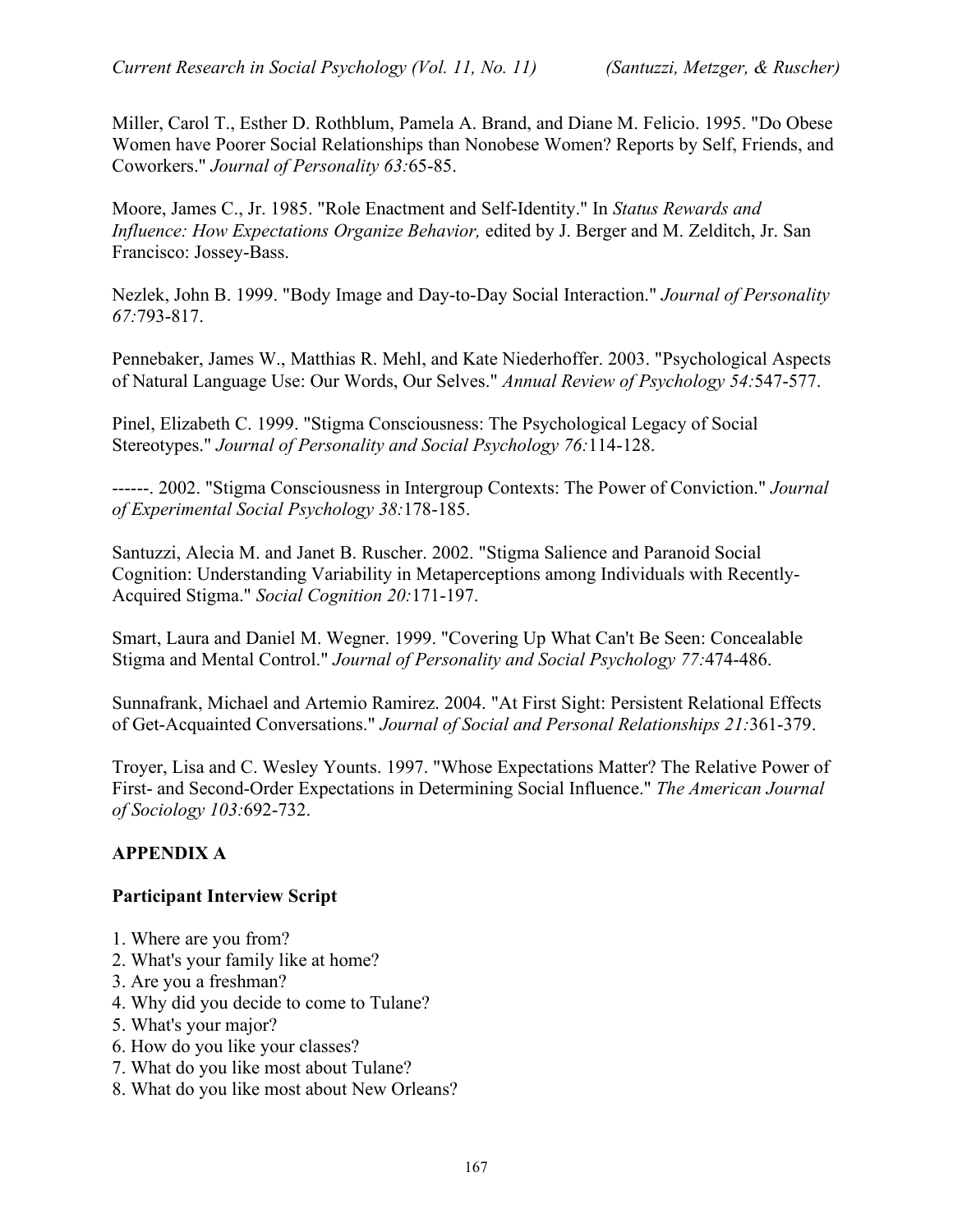- 9. What do you miss most about home?
- 10. What's your favorite restaurant?
- 11. What's your favorite thing to do here in New Orleans?
- 12. What are your hobbies?
- 13. Do you enjoy going out dancing?
- 14. Do you have a favorite movie?
- 15. What's your favorite holiday?

#### **APPENDIX B**

#### **Confederate Response Script**

1. Connecticut.

- 2. I live with both my parents and two sisters. We also have a dog.
- 3. No, I'm a sophomore.

4. I wanted to move away from home, learn how to live on my own, and I figured New Orleans would be pretty different from where I grew up. It's a great city. There's so much to do. I love the music, all the entertainment, the restaurants. I love all the opportunities here. Of course I also liked the school, the campus. It's a lot warmer here than it is at home, which is really nice. I was very ready to move out of a cold place into someplace nicer. And the people seemed nice too. Since the scholarship they gave me was pretty good, I thought this would be a good place to try out.

5. I'll be in the Business School next year. I'll probably major in finance, or maybe accounting. 6. They're alright. Different than I'd expected. It's a lot of work sometimes. I'm looking forward to actually taking business classes next year.

7. I don't know. It's kind of hard to say. I like how different it is from home, so many new opportunities. I can do so many things I couldn't do before. I'm finally able to go exercise all the time. I love the gym at Reilly. I love to go and swim or go running or whatever. I might start lifting weights too. I'm from a really small town, and I've never had access to anything like that before. I've always wanted to get in shape, to look good, you know what I mean, so it's nice to finally be able to spend as much time as I'd like doing that.

8. Hmm... I know this isn't exactly unique to New Orleans, but, I like that it's warm a lot of the time. I mean, where I'm from, winter seems to last forever, so you have to stay all bundled up in winter clothes all the time, which I've never really liked. Winter stuff is so heavy and bulky and I've always loved summer clothing so much more. It's much smaller and cuter, and it just makes me look so much thinner than I do in other clothes. I enjoy wearing them! Besides, I love being out in the sun and getting a tan, and I get to do that for a lot longer here than I can at home. 9. I miss my family sometimes, but I probably miss my mom's cooking the most. We always used to have such good dinners together every night. I loved having huge dinners, like spaghetti and meatballs, or homemade chicken soup. Everything we had seems so good compared to what I have now. You know how cafeteria food is, and I don't cook nearly as well as my mom did, so I really miss having really good food all the time!

10. Hmm... It's really hard to say. There is so much good food here, and of course I love food in general. I think everyone does, really. But anyways… I guess I'd say that Court of Two Sister's is my favorite. I went there once, and it was kind of expensive, but the food was so amazing. I had the most amazing dinner. The dessert was so wonderful! I really went all out and stuffed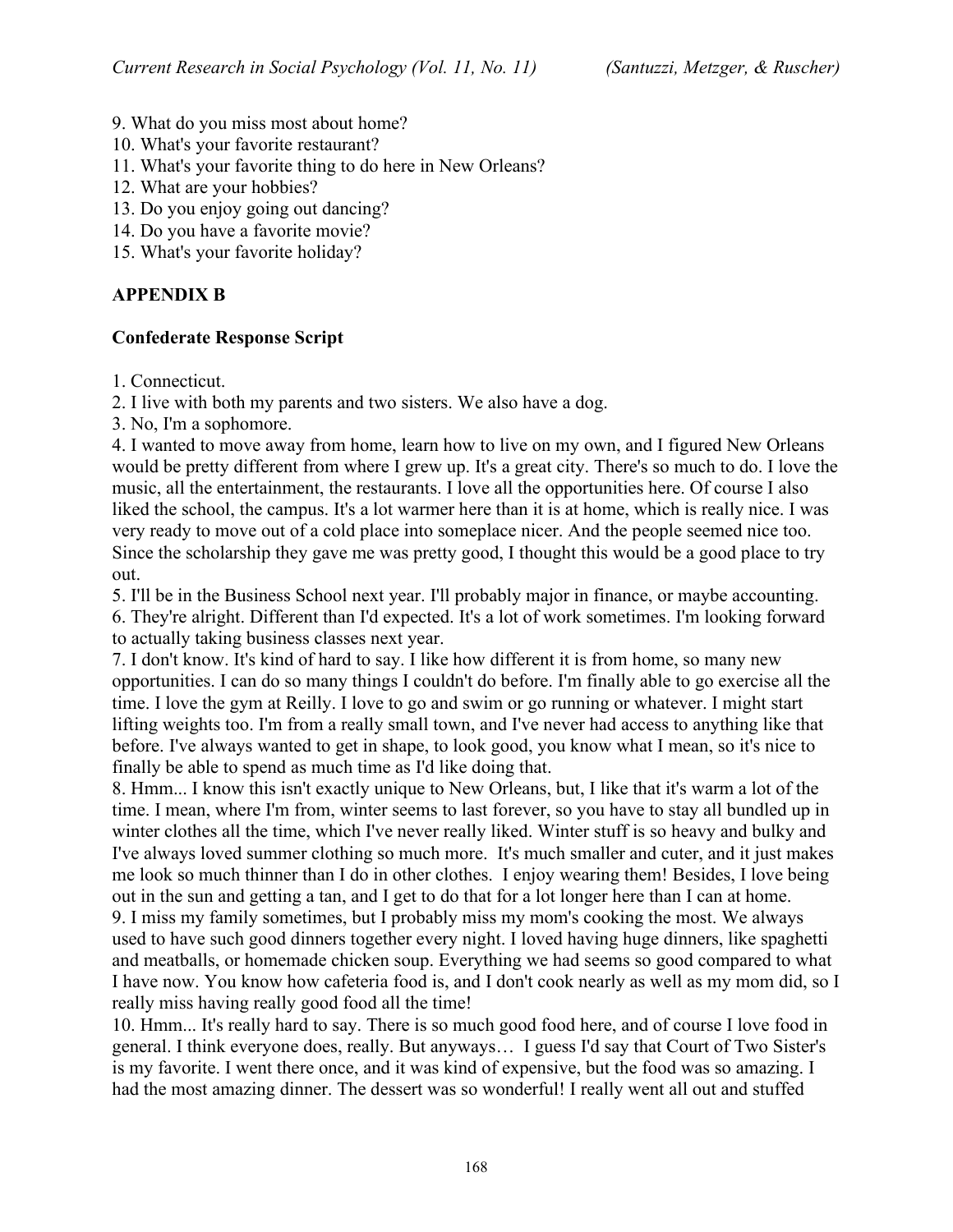myself. It was great. I don't know if I had ever had anything that good before! I can't wait to go back and try some more of the food there.

11. Some of my friends and I will go out on the weekends, try out a new restaurant that none of us have been to, then go out dancing, or to a concert. We just like to go out, meet people, and experience this city. We like to just go do something new whenever we can. I mean, you know what it's like here. There's so much to do. I want to experience everything I can while I'm living here.

12. Lots of things! I like going out running, dancing, swimming, watching movies... but most of all, I like going out with my friends shopping. You know what it's like, just trying to find the right clothes that just make you look good. We'll spend hours going from store to store and trying on clothes until we find the perfect outfits to wear out later. We always stop and get some fries and a milkshake in the middle of our shopping trips, and I turn out feeling horrible about it afterwards. Anyways, it's just a lot of fun to go around looking for new stuff, even if I don't turn out buying anything.

13. Yeah, I do, most of the time. I mean, I really like dancing. It can be a lot of fun. I'm just not always sure what I think about the bars and clubs and stuff here. You know how this city is. It's kind of dirty. And the bars are just way too smoky for my taste a lot of the time. I don't like cigarette smoke, and really don't like to drink that much, so I'm not always all that fond of the environment.

14. it's hard to say... there are so many good movies. I watch them all the time. I guess, I'd have to say Moulin Rouge is my favorite right now. I finally saw it, and I loved the story and the music. The costumes were great too. And Nicole Kidman was so good in it. I've always liked her, and it made me like her more. And I wish I could look like she does. She's so beautiful. And she was just so good in the part, like it was made for her. Anyways, it was just a good movie. 15. Definitely Thanksgiving. Although it is disgusting to have a holiday that is spent just stuffing ourselves with more food than we've ever needed. But I do love it anyways. I just can't help but enjoy it. The food is great, and my entire family gets together, and we get to spend half the day cooking. We all have little jobs to help prepare dinner, and it always turns out tasting so good! I love food, and it's one of the biggest meals my family has during the year. And there's always desert. My grandma makes the best pumpkin pie. I spend the entire year looking forward to it! I'm always so full that I don't think I'll ever be able to eat again afterwards, but that feeling always goes away and I turn out helping with the leftovers the following week.

## **APPENDIX C**

#### **Relational Expectations Measure (alpha = .80)**

The interview partner and I seem to have similar interests.

The interview partner and I would get along well.

The interview partner gave responses that made me think about myself.

The interview partner gave answers that were similar to my own answers.

The interview partner would like me.

The interview partner had admirable interests.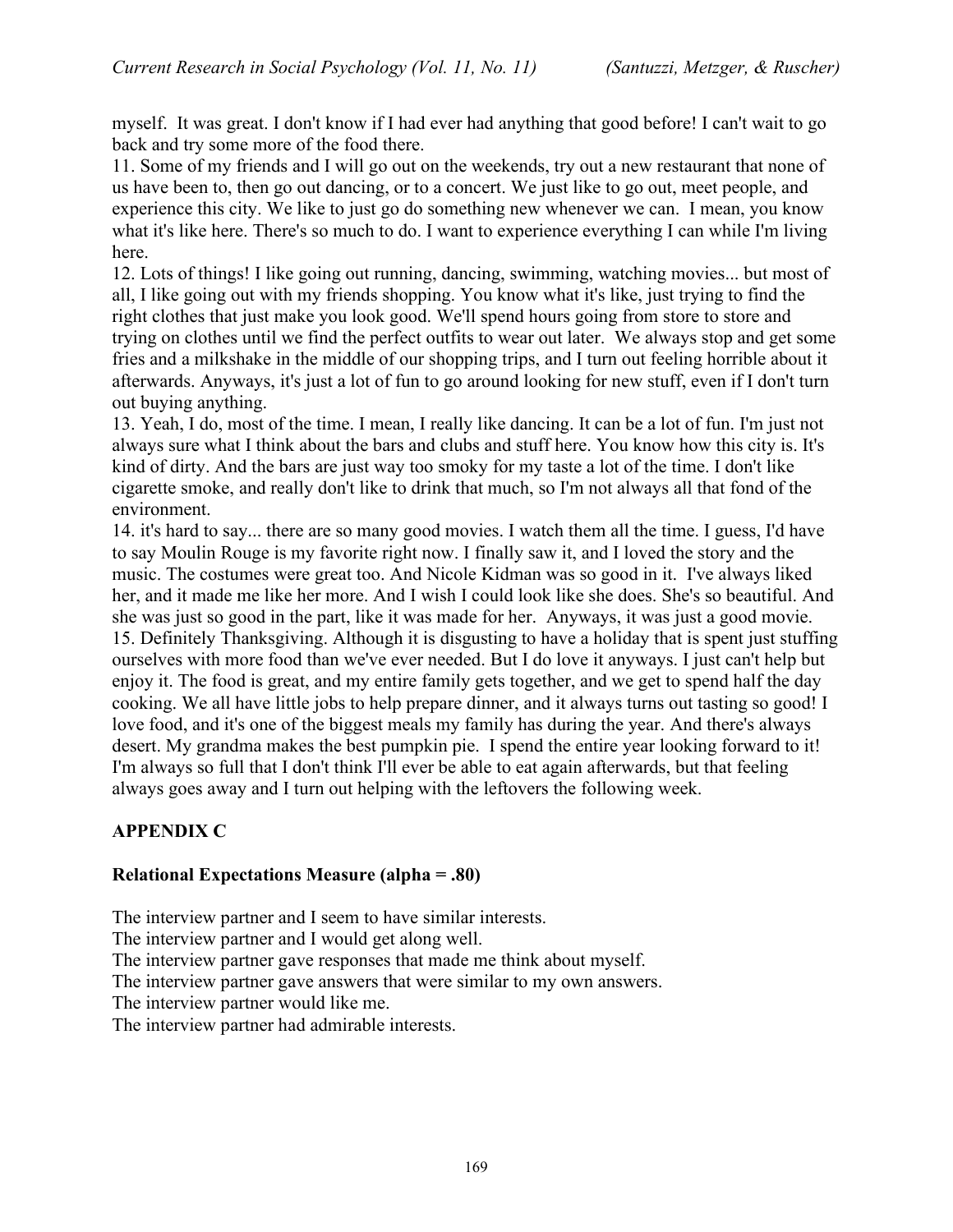## **APPENDIX D**

#### **Open-ended Questions for Collective Perceptions**

What were your thoughts during the interview? What was it about the interviewee that you remember the most? What are your thoughts about the interviewee's responses? What do you think the interviewee was thinking during the interview? Did you notice anything else during the interview?

#### **APPENDIX E**

#### **Means, Standard Deviations, and Correlations by Expected Future Interaction Condition for Excluded Cases**

|                                | No Expected Future Interaction |           | <b>Expected Future Interaction</b> |           |
|--------------------------------|--------------------------------|-----------|------------------------------------|-----------|
| Variable                       | Mean                           | <b>SD</b> | Mean                               | <b>SD</b> |
|                                |                                |           |                                    |           |
| Negative Body Image            | 3.42                           | 1.65      | 3.71                               | .69       |
| <b>Collective Perceptions</b>  | .25                            | .62       | 37                                 | .60       |
| <b>Relational Expectations</b> | 2.71                           |           | 3.31                               | .83       |

Note:  $N = 12$  excluded cases for No Expected Future Interaction condition;  $N = 35$  excluded cases for Expected Future Interaction condition.

#### **APPENDIX F**

#### **Tables of Means, Standard Deviations, and Correlations by Expected Future Interaction Condition**

| $110$ Expected I and Chronical $111$ |      |      |              |        |  |
|--------------------------------------|------|------|--------------|--------|--|
|                                      |      |      | Correlations |        |  |
| Variable                             | Mean | SD   |              |        |  |
|                                      |      |      |              |        |  |
| 1. Negative Body Image               | 3.70 | 1.61 |              |        |  |
| 2. Collective Perceptions            | .50  | .85  | .26          |        |  |
| 3. Relational Expectations           | 3.41 | .67  | .29          | $.60*$ |  |
|                                      |      |      |              |        |  |

No Expected Future Interaction  $(N = 44)$ 

Note:  $*$  indicates statistical significance with  $p < .05$ .

#### Expected Future Interaction  $(N = 30)$

|                            |      |     | Correlations |        |  |
|----------------------------|------|-----|--------------|--------|--|
| Variable                   | Mean |     |              |        |  |
|                            |      |     |              |        |  |
| 1. Negative Body Image     | 3.72 | .64 |              |        |  |
| 2. Collective Perceptions  | 63   | .93 | $-.25$       |        |  |
| 3. Relational Expectations | 3.59 | 70  | $-40*$       | $.44*$ |  |

Note:  $*$  indicates statistical significance with  $p < .05$ .